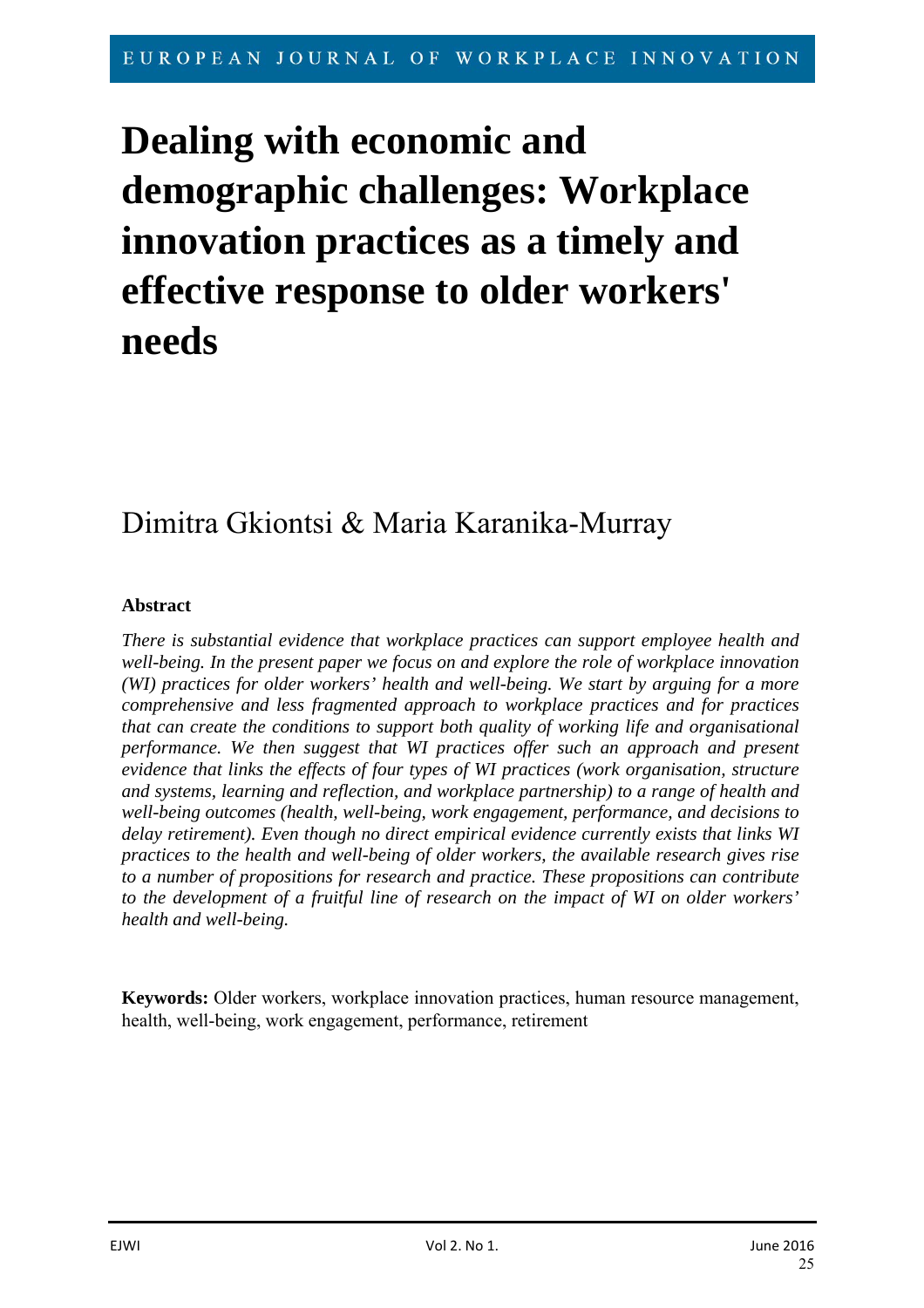# **Dealing with economic and demographic challenges: Workplace innovation practices as a timely and effective response to older workers' needs**

Recent demographic and economic changes have dramatically affected the structure of the workforce in many European countries, in turn resulting in a growing proportion of older workers (Ilmarinen 2001). This has created challenges for organisations in maintaining employee health and productivity and retaining and engaging older workers (Armstrong-Stassen and Ursel 2009; Acas 2011; Armstrong-Stassen 2008). To address this, the ability to identify HR or workplace practices that can support employee quality of working life and prolong working lives is becoming increasingly important for ageing and older workers as well as for the organisations faced with the challenges of the changing workforce demographics (Armstrong-Stassen and Ursel 2009). Although there is substantial evidence that WI practices can significantly benefit both quality of working life and organisational performance, their relevance for older workers is yet to be summarised.

With the present review we propose that age-inclusive workplace practices are essential for supporting all workers through ageing and older workers' health and well-being, and in turn for bolstering engagement and willingness to remain in an employment relationship after official retirement age. Such practices need not to be age-specific, but they do need to be ageaware. The former requires being aware of changes thought the lifespan that all individuals go through, whereas the latter focuses on the needs of specific demographic groups and may inadvertently introduce bias and inequality. Thus, we distinguish between 'ageing' and 'older', and suggest that workplace practices aimed to support ageing workers need to take into consideration how individuals change through the lifespan and be comprehensive so as to provide the foundations for enhanced quality of working life across all ages. We then examine how specific types of workplace practices can support ageing workers' health and well-being, performance and retention. Throughout, we summarise our findings into a number of propositions for future research and practice.

#### **The demographic challenges for maintaining quality of working life for older workers**

Demographic changes across the EU have transformed the European economy and society and created challenges for organisations and societies faced with maintaining growth and sustainable development and employing a larger population of older workers. A decrease in birth rate and increase in life expectancy (Eurostat 2015) have changed the workforce composition, which now includes a growing proportion of older workers (Ilmarinen 2001; Winkelmann-Gleed 2010). It is expected that by 2025 there will be twice as many workers over 50 as those workers between 25 and 50 years old in most European countries (Ilmarinen 2001). These demographic and economic challenges have created a dual need to maintain organisational performance whilst at the same time supporting older workers in a labour market that can optimise their skills and knowledge and protect their well-being. In addition, immigration to EU member states provides a source of human capital to cover the needs of labour market shortages due to the on-going ageing population (Pollard et al. 2008). The recent economic recession has also impacted dramatically on the European labour market with older workers being severely affected (Eurofound 2012). Due to the crisis, EU Member State governments are proceeding with cuts in public spending, thus, older workers need to spend more on health and long-term care services (AGE Platform Europe 2012). While some older workers would be willing to exit the labour market voluntarily or because their health condition prevents them from working, there is a proportion of older workers who would prefer to continue working for financial reasons (Winkelmann-Gleed 2010). However,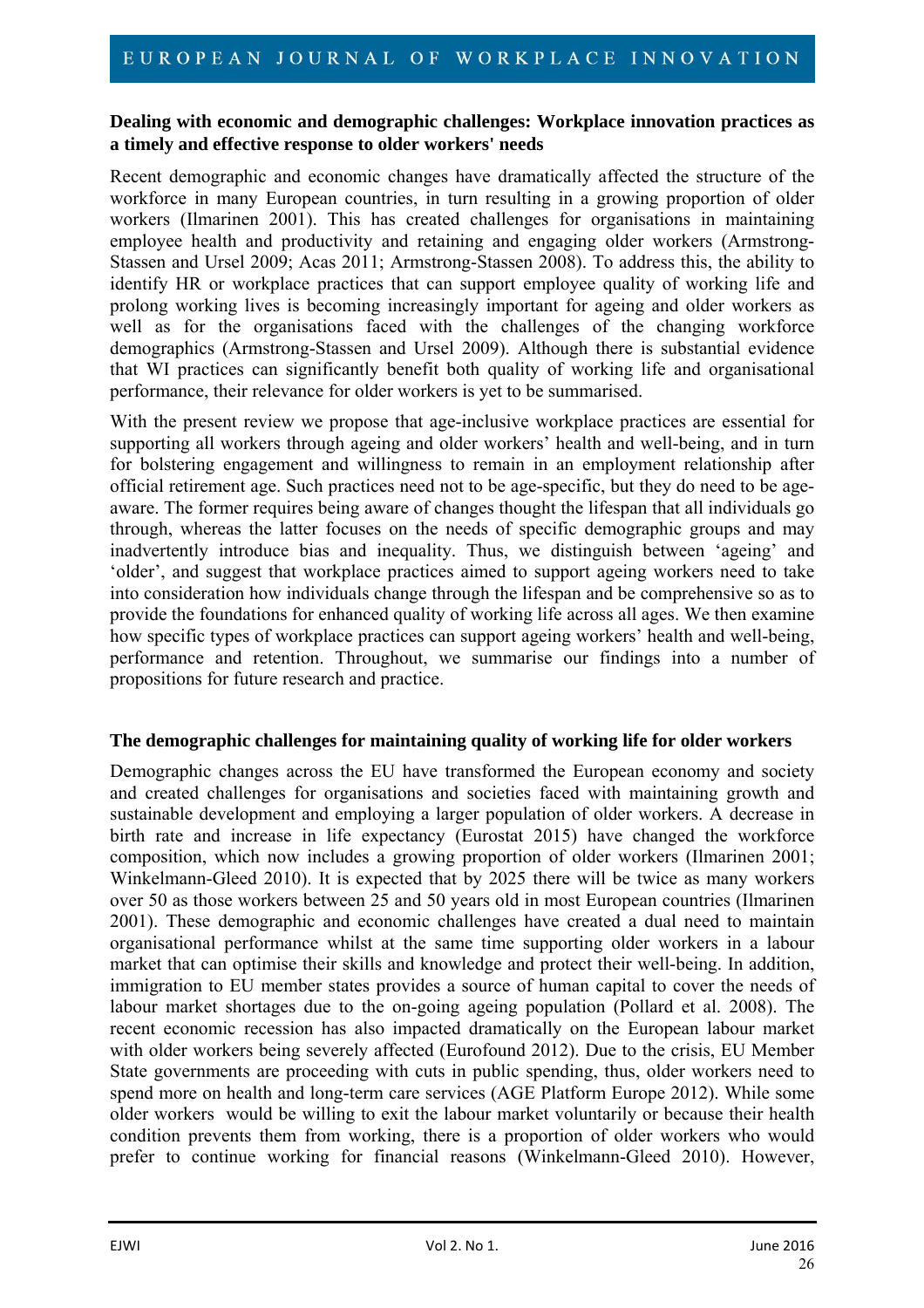employers appear to be encouraging early retirement and exit from the labour market (Armstrong-Stassen and Ursel 2009) by placing more emphasis on labour costs rather than on overall productivity (van Dalen, Henkens, Henderikse and Schippers 2010).

Solutions to these challenges have been proposed, including legislative changes such as increasing the default retirement age or pension reforms (Acas 2011), assessment and evaluation of the impact of existing labour policies and legislation relating to older workers, incentives for preventing early retirement, encouraging job sharing, and flexible working arrangements aimed at promoting security and quality of work (AGE 2009). One of the most important measures has been the development of age-specific HR practices (e.g., Atkinson and Sandiford 2016; Kooij et al. 2013) such as flexible working arrangements (e.g., part-time work, job sharing by choice), job enrichment, and training opportunities (e.g. Armstrong-Stassen 2008; Atkinson and Sandiford 2016; Kooij, Jansen, Dikkers, and De Lange 2009; Rau & Adams 2005; Shacklock, Fulop and Hort 2007). However, there is little evidence that HR practices can support older workers. We are lacking a comprehensive set of HR practices that can address both demographic (i.e., prolong working lives via supporting older worker health and well-being) and economic challenges (i.e., maintain organisational performance and productivity).

#### **Age-Specific and Age-Inclusive Human Resource Practices**

Research has shown that through HRM organisations can offer opportunities and resources for prolonging working lives, specifically by improving the skills, motivation and attitudes of employees (e.g., Claes and Heymans 2008; Kuvaas 2008). Work-related motives and needs change with age (e.g., Kanfer and Akerman 2004; Kooij et al. 2011) and these changes subsequently affect the relevance and applicability of HR practices to different age groups of employees (Kooij et al. 2013). Theories of lifespan development have offered useful insights into how sources of motivation may change with age. For example, according to the selectionoptimisation-compensation model (SOC), when the losses become greater than the gains, older workers will act differently from younger ones to develop adaptive strategies to respond to age-related changes. Specifically, older workers more so than younger workers will tend to use reallocation of resources, Baltes and Dickson 2001). In addition, socio-emotional selectivity theory (SST) outlines how the motive for gaining knowledge becomes stronger when time is perceived as "expansive", whereas the need for selected social interaction becomes greater when time is perceived as "constrained" (Kooij and Van De Voorde 2011: 229). Thus, a change in work motives with age will be reflected in a change in the utility of HR practices for employees as they age (Filkenstein et al. 2015). For this reason, many scholars have argued for age-related HR practices (e.g., Atkinson and Sandiford 2016; Kooij et al. 2013).

In line with this, a range of studies on HRM and older workers have identified a number of HR practices, such as flexible working arrangements, job enrichment, and training opportunities, among others, as important for older workers (e.g., Armstrong-Stassen 2008; Atkinson and Sandiford 2016; Kooij et al. 2009; Paul and Townsend 1993; Rau and Adams 2005; Shacklock, Fulop and Hort 2007). For instance, Armstrong-Stassen (2008) found that extrinsic rewards, recognition, job design, performance appraisal, flexible working, training and development opportunities, as well as pre and post-retirement opportunities can impact on decisions to remain in the workforce. They support the case for developing age-specific HR practices for older workers. Past research on HR practices for older workers has led to suggestions to introduce bundles of age-specific HR practices that exhibit internal cohesion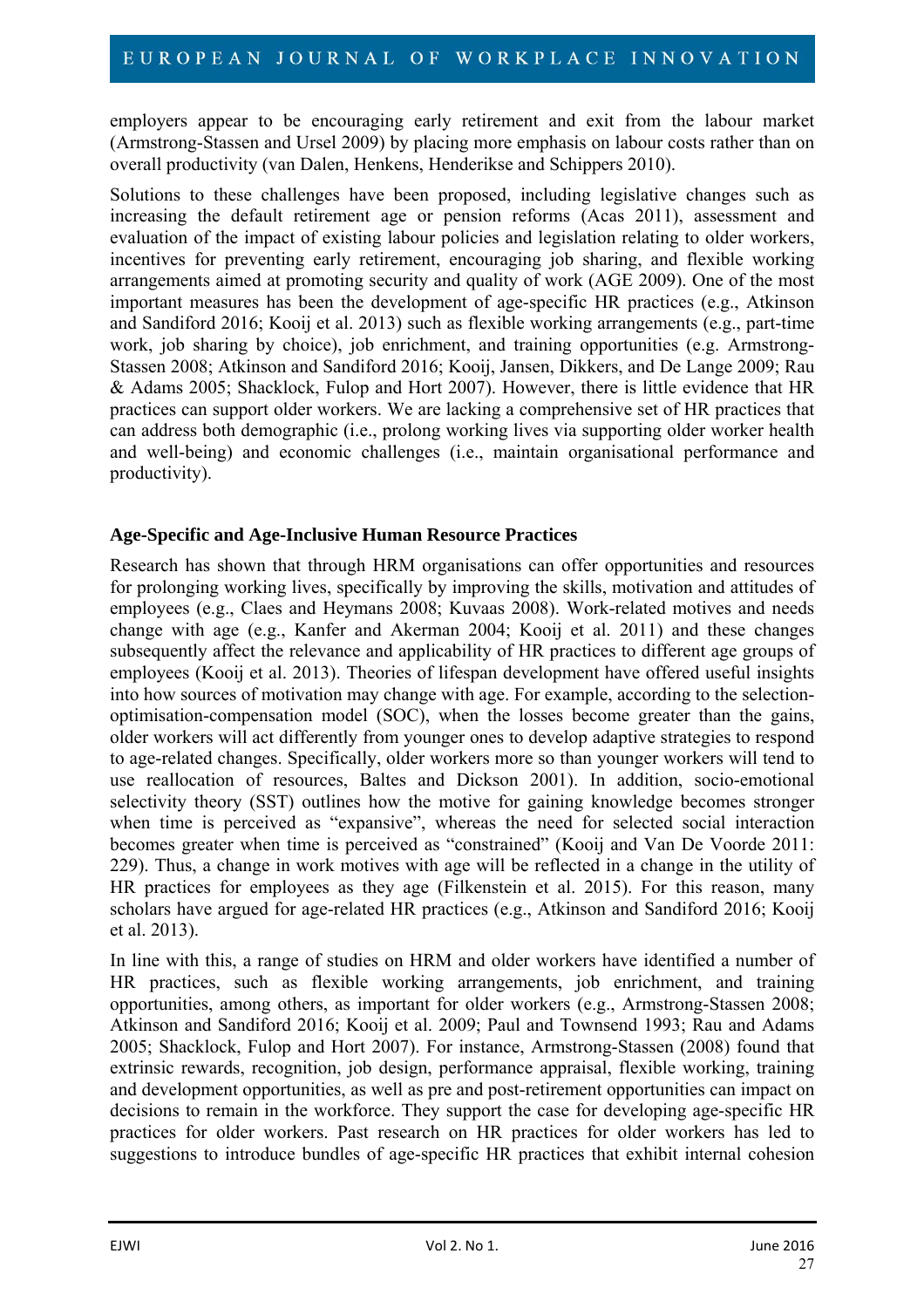and consistency as an alternative to or instead of single HR practices (e.g., Kooij et al. 2010). Although most of these studies have been broad and descriptive than specific and prescriptive, there is evidence that age-inclusive HR bundles are relevant for organisational performance and employee retention across all age groups (Boehm, Kunze and Bruch 2014). However, evidence on the impact of age-inclusive HR bundles on older workers' health and wellbeing appears to be missing.

Ageing is a continuous process. Although the jury is still out (Salthouse 2009) on the extent to which age-related declines in mental and physical resources (Ilmarinen 2001) and cognitive abilities (Peeters and Van Emmerik 2008) impact on work outcomes, we know that cognitive declines start in early adulthood (Salthouse 2009). Work-related needs and motivation are formulated gradually through the accumulated effects of experiences built throughout the working life (Bonnet-Belfais et al. 2014). Thus, successful ageing is determined by the impact of likewise changing, accumulating, or diminishing, personal and work resources (e.g., physical strength, income, social status) on motivation across the life course (Heckhausen et al. 2010). At the same time, because the definition of an older worker depends on a range of changes in biological, psychological, and social functioning (De Lange et al. 2006), researchers have proposed five different perspectives of age: chronological, functional, psychosocial, organisational, and life span (De Lange et al. 2006). Each of these brings different issues into focus when considering work-related outcomes and even intentions to continue work after retirement (Kooij et al. 2008). In practice however, prevailing biased views of severe declines in later adulthood are in the heart of age-specific HR policies, and retirement policies and age management practices tend to apply equally as collective measures to all workers in a given chronological age category, without taking into account or attempting to tailor these to individuals' capacities or needs.

Successful ageing varies substantially among and within individuals. For example, Robson et al. (2006) suggested five criteria that individuals themselves use to ascertain successful ageing in the workplace: (1) adaptability and health, (2) positive relationships, (3) occupational growth, (4) personal security and (5) continued focus and achievement of personal goals. On these, Peeters and Van Emmerik (2008: 359) observed that "the importance of the five domains was related similarly across the age groups". There seems to be more variation within rather than between age groups in perceptions of ageing, and it may be possible that when examining changes in work-related motives and needs researchers may have overestimated the degree to which older and younger workers differ and the dimensions along which they are also similar. Approaching ageing not as a chronological process but from as an on-going developmental perspective makes the boundaries between 'older' and 'younger' fuzzier. In turn, such a perspective raises questions about the usability of age-specific HR practices and the juxtaposition of older and younger workers as well-delineated and distinct groups. Factors beyond chronological age per se may play a larger role in HR management decisions, potentially rendering HR decisions that are solely based on age to be flawed or irrelevant.

To complicate things, there seems to be no clear answer as to what combinations of HR practices can contribute to performance and other work-related outcomes (Guest 2011). There is also uncertainty around what HRM is supposed to do and a lack of an accepted classification of HR practices (Boselie et al. 2005). Because of similarities among individuals in criteria of successful ageing, and work-related needs and motives, it is possible to identify a set of HR practices beneficial for health and wellbeing. Because of differences among individuals related to age, it is also possible to identify HR practices that are more important but not necessarily unique to different age groups. For example, Kooij, Jansen, Dikkers and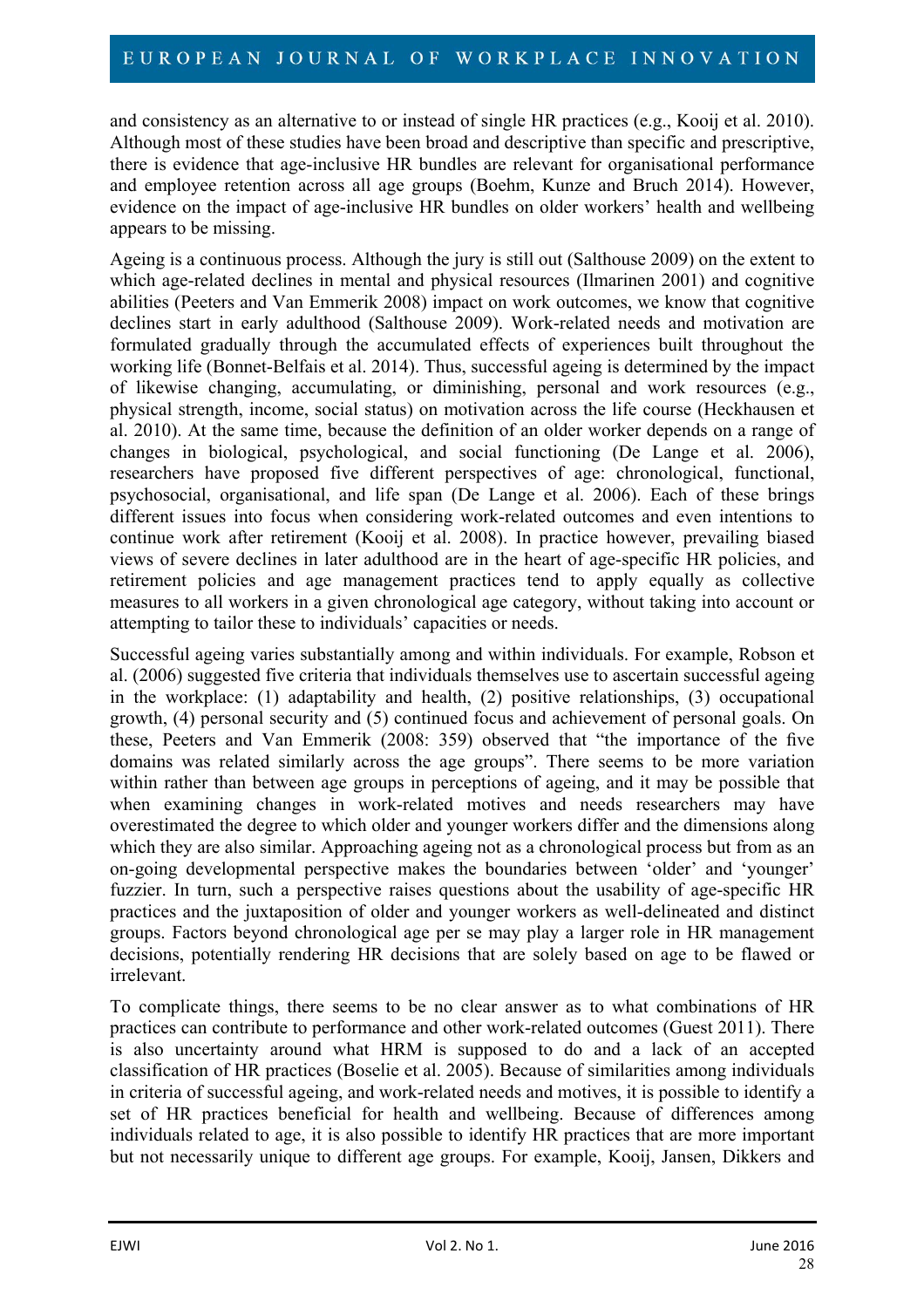De Lange (2010: 1111), in a meta-analysis of 83 studies, found that "that the association" between maintenance HR practices and work-related attitudes strengthens with age, and that the association between development HR practices and work-related attitudes weakens with age". Thus, it is possible that the same HR practices will be important, but to different extents, for younger and older workers' health and well-being.

We suggest that a comprehensive set of workplace practices that can apply to all workers regardless of their chronological age is more beneficial than specific HR practices developed for older workers (where older is defined in chronological terms). Furthermore, such a comprehensive set of workplace practices can help to address the foundations for quality of working life that affect all workers, and be more proactive than ameliorative, focusing on the organisation as a whole, and supporting essential foundations for promoting employee health and well-being (Karanika-Murray and Michaelides 2013). Therefore, we argue that a comprehensive set of HR practices for health and well-being is more beneficial. In the next section we describe a range of workplace practices that can provide such a comprehensive framework.

*Proposition 1: The same set of HR practices will be important for health and well-being among older and younger workers but to different extents* 

#### **Workplace Innovation Practices**

Workplace innovation (WI) practices (Pot 2011; Totterdill 2015) are a type of HR practices that offer a comprehensive approach to promoting the health and well-being of younger and older workers because they are concerned with the dual aims of improving the quality of working life whilst enhancing organisational performance (Pot et al., 2012; Totterdill 2015; Oeij et al. 2015; Kesselring, Blasy and Scopella 2014). They are defined as "developed and implemented practice or combination of practices that structurally (structure orientation or a focus on division of labour) and/or culturally (culture orientation or a focus on empowerment) enable employees to participate in organisational change and renewal to improve quality of working life and organisational performance" (Oeij et al. 2015; Karanika-Murray and Oeij, 2017). Examples include empowering job design, self-organised teams, opportunities for reflection, learning and improvement, high employee involvement innovation practices, the encouragement of entrepreneurial behaviour at all levels of the organisation and representative participation in the decision-making process creating sustainable and innovative organisations (Pot 2011; Totterdill 2015). In view of the lack of comprehensive frameworks of HR practices, the concept of WI offers such a framework that has also been linked to a number of desirable outcomes for older workers.

The defining characteristics of WI practices are that they (1) concern "collaboratively adopted changes" (Oeij et al. 2012; Totterdill 2010), (2) draw evidence from a range of areas including work organisation, human resource management, and supportive technologies (Pot 2011), (3) focus on both structural (job design) and cultural (empowerment) changes (Oeij et al. 2015), and (4) focus on creating the foundations for the use of skills and competencies to the fullest extent (Totterdill, Dhondt and Milsome 2002). A combination of practices can create the necessary conditions for organisations to maintain competitiveness along with enhancing quality of working, or promote both organisational performance *and* employee health and well-being. As Wilson et al. (2004: 567) note, "a healthy organisation is one characterised by intentional, systematic, and collaborative efforts to maximise employee well-being and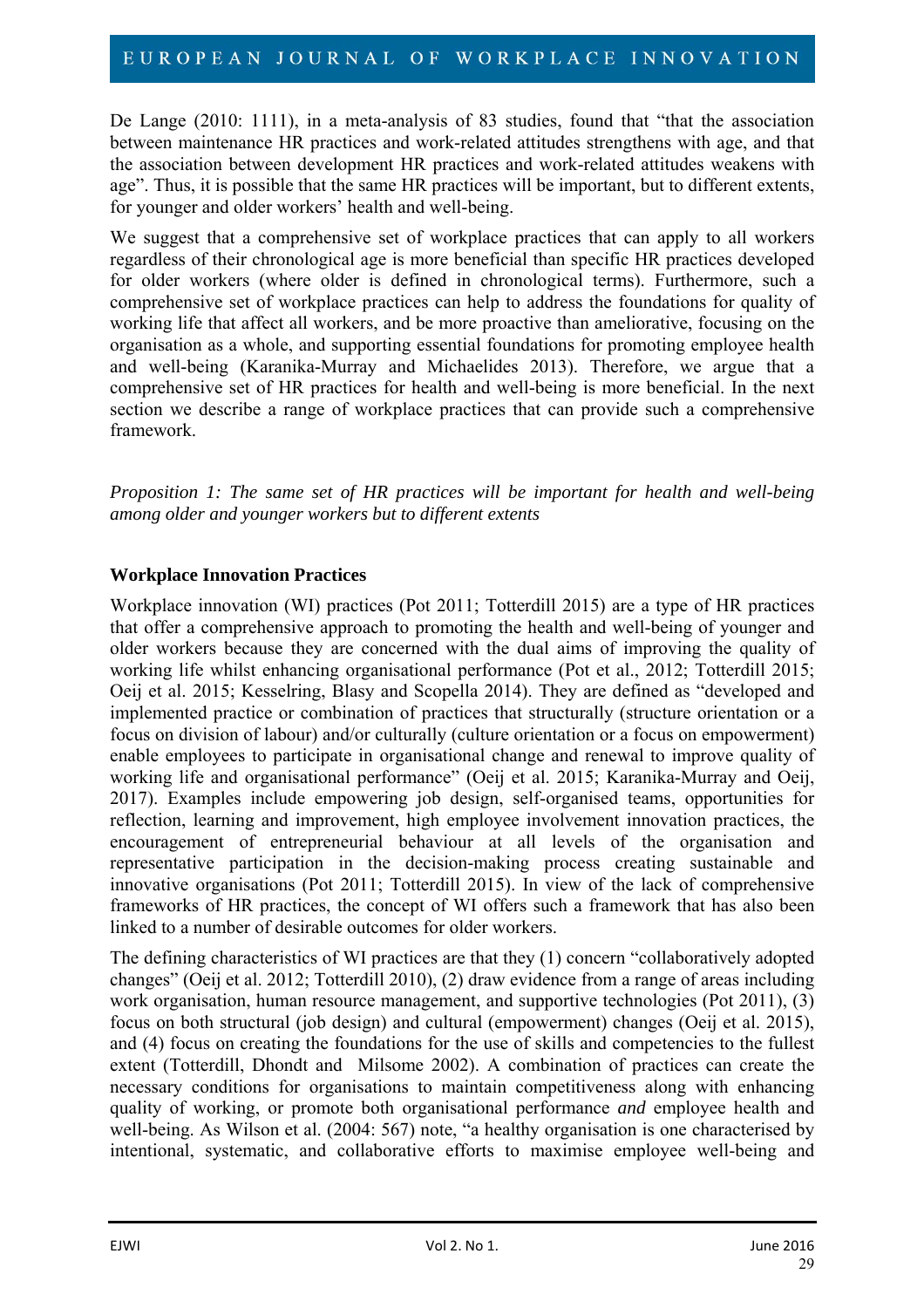productivity by providing well-designed and meaningful jobs, a supportive socialorganisational environment, and accessible and equitable opportunities for career and worklife enhancement". WI practice is widespread in many European countries but less so in the UK. For example national programmes grounded in WI have been introduced in the Netherlands and Finland to address the challenges of economic and political crisis (Pot, Dhondt and Oeij 2012; Kesselring et al. 2014) and of productivity in relation to the ageing population (Pot, Dhondt, and Oeij 2012).

Workplace innovation has been linked to reduced levels of stress, high job autonomy, lower physical job demands, continuous development and improvement of skills and better employment relations (Eeckelaert et al. 2012). For example, as Joyce and his colleagues (2010) have suggested, initiatives that give workers more control in terms of working arrangements may affect employee health and well-being positively. Similarly, Karasek (2004) has noted that "task variety, team-working and use of autonomous production groups" can lead to higher levels of worker control which subsequently can result in better psychological health. It has also been found that high levels of worker control relate to better worker health, including reduced anxiety and depression (Egan et al. 2007). In sum, there is considerable evidence for the positive effect of WI and we suggest that it has strong potential to help develop inherently healthy workplaces (Karanika-Murray, Hardy, Michaelides and Wardle 2011).

*Proposition 2: Workplace innovation practices can contribute to improved health and wellbeing and performance, specifically among older workers.* 

## **Work Design**

Next, we discuss the available evidence on the benefits of specific WI practices (work design, employment relations, learning and collaboration, and employee voice) for older workers. Specifically, we seek evidence related to ageing and older workers' health and well-being, work engagement, performance, and retirement decisions. For some WI practices and outcomes the evidence is scarce, but we draw from a number of diverse literatures to establish the relevance of this group of practices to older workers.

Work autonomy includes job autonomy, flexible working, and self-organised teams. Welldesigned jobs play a vital role in employees' ability to address challenges associated with high job demands and low autonomy and can support increased productivity, job engagement, and health and well-being (Häusser et al. 2010; Karasek and Theorell 1990; Totterdill 2013). Job design is a catalyst for addressing the changing mental and physical resources that ageing brings (Ilmarinen 1992 cited in Ilmarinen 2001). It could be assumed that a well-designed job is characterised by a broad skills structure, where employees can exhibit creativity and, in turn achieve improved quality of working life and well-being (Totterdill 2013).. The extent to which employees feel ownership of the tasks can drive motivation for innovative work behaviour, when embedded into job design, multifunctionality and interchangeability of skills can enhance engagement and increase motivation to work beyond completing the operational aspects of the task (Dorenbosch et al. 2005).

However, there is limited evidence on job design for older workers. When older workers have flexibility to apply their skills and knowledge they experience increased satisfaction and engagement. Although social characteristics of the job have not been of much research concern, it is expected that social support and job interdependence increase engagement,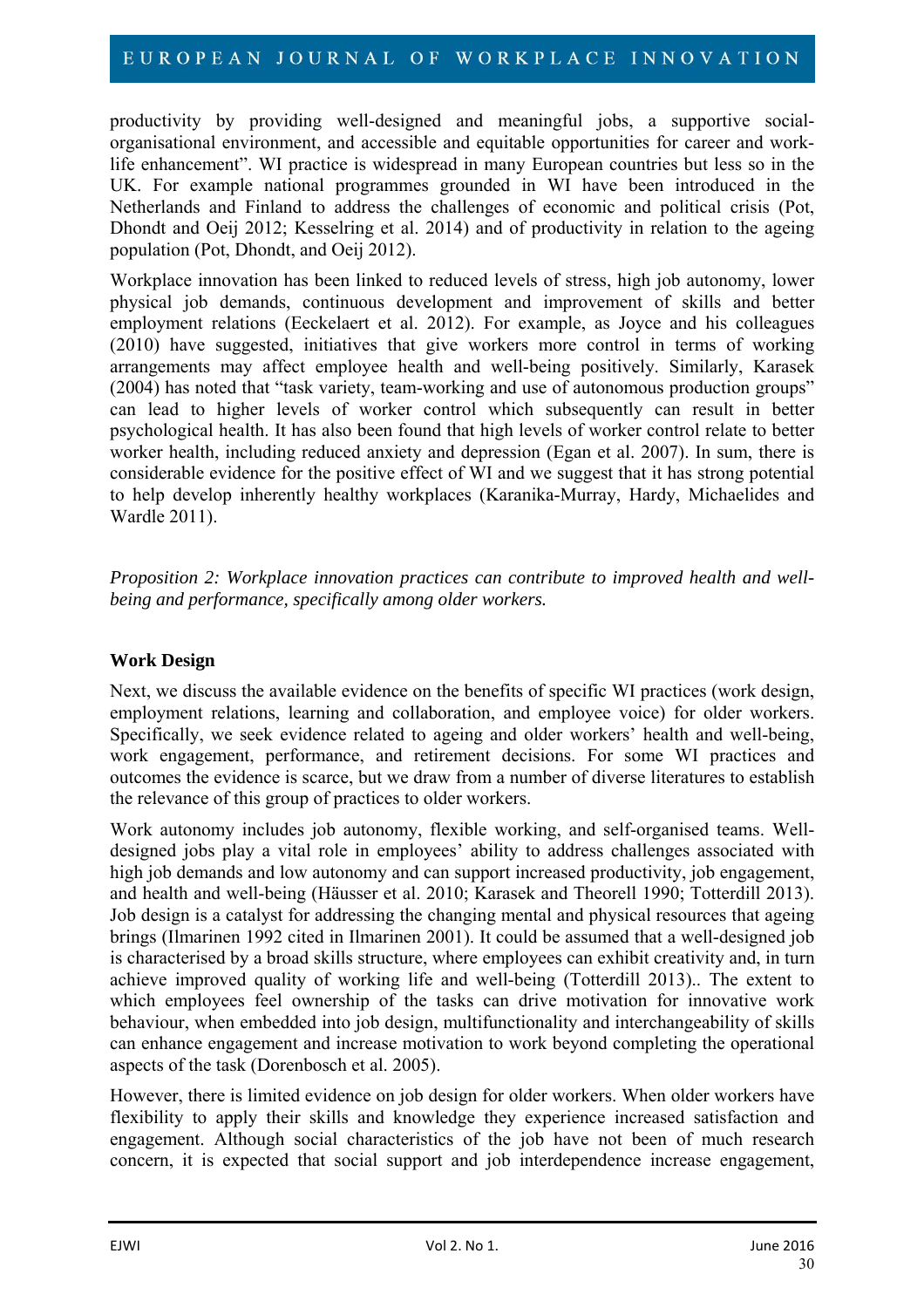satisfaction, and performance among older workers (Truxillo et al. 2012). Poor job design may have detrimental effects on all employees' health, which can, in turn, lead to early retirement. Furthermore, poor working conditions can have an adverse impact on the quality of work and psychological well-being (Schütte et al. 2014) and are associated with older workers' intentions to exit the labour market early (Kalousova and Mendes de Leon 2015; Siegrist et al. 2007). Finally, job quality more broadly can have a significant impact on health and ability to work until retirement age (Vermeylen 2014).

#### *Proposition 3: Work autonomy is important for older workers' health, well-being and engagement with the potential to affect retirement decisions*.

Flexible working can play a vital role for engaging and retaining older workers (Armstrong-Stassen and Ursel 2009; Armstrong-Stassen and Schlosser 2011). It is defined as "any policies and practices, formal or informal which permit people to vary when and where the work is carried out" (Maxwell et al. 2007:138), but also how work is organised, and may involve, for example, part-time employment, job sharing, home-based working, or teleworking (Atkinson and Sandiford 2016). Research has typically focused on working patterns that fit the workers' needs (Atkinson and Sandiford 2016). Flexible working arrangements for older workers is of growing research concern (Atkinson and Sandiford 2016) and may involve practices such as reducing the physical demands of the job to sustain the capacity and motivation for work (Kooij et al. 2010; 2008). Studies have shown that the provision of flexible working arrangements can prevent early retirement of workers over 50 years old (Christensen and Catsouphes 2005).

#### *Proposition 4: Flexible working arrangements can contribute to the engagement and retention of older workers*

Work organisation also involves the creation of autonomous or semi-autonomous empowered teams, where employees have power to schedule tasks or control the production line (e.g. Junior and Novaski 2011; Kirkman and Rosen 1999). Several studies have examined the relationship between teamwork and performance, showing, for example, that teamwork that allows to make suggestions about improving production has a positive effect upon performance (Kuippers and de Witte 2005). Similarly, self-managed teams have been shown to have higher performance and better group functioning as compared to traditional teams (Cohen and Ledford 1994).

There is evidence for reciprocal benefits of teams that consist of a mix of older and younger workers. Not only older workers can contribute to team performance but also that teamwork may benefit physical or cognitive decline. The demographics of work teams, as in the whole workforce, are changing due to the growing proportion of older workers (Acas 2011). This can have teamwork management implications. For example, failing to understand the effects of age composition on team performance may result in subsequent failure to develop effective and productive teams (Gellert and Kuippers 2008). Furthermore, teamwork may play an important role in older workers' work-related needs in dealing with the onset of physical and cognitive decline (Kooij et al. 2009). There is evidence that older workers may contribute positively to team performance, and therefore developing workplace practices that focus on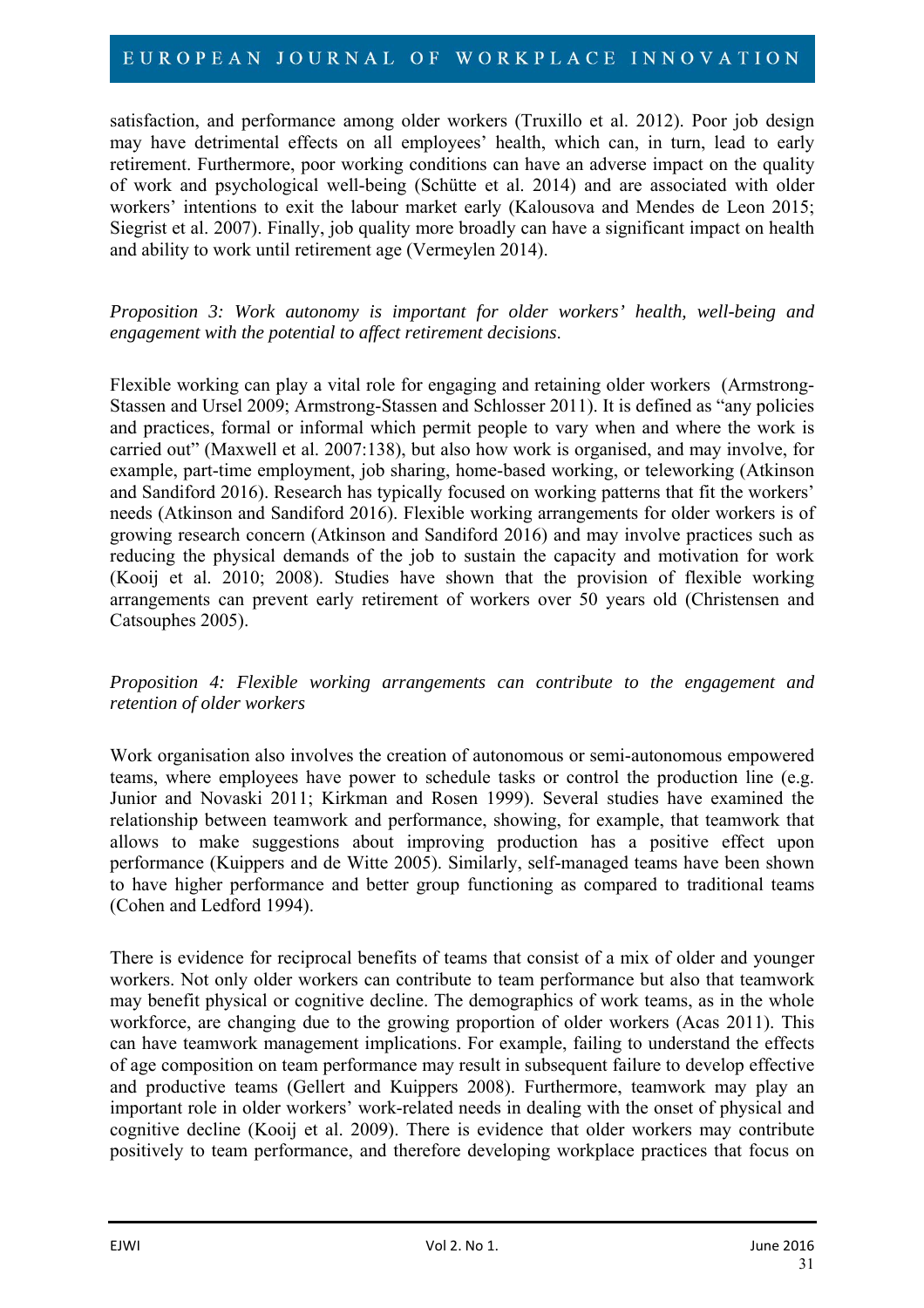team performance is necessary in order to improve the participation of older workers in the labour market (Gellert and Kuippers 2008).

*Proposition 5: The quality of teamwork is associated with older workers' intention to retire* 

#### **Employment Relations**

The second element involves management support, increased sense of fairness and appreciation as well as openness. Because organisational walls and increased layers of hierarchy can halt and undermine the way people work together, co-create and innovate preventing employees from benefiting from different expertise, skills and knowledge around them (Totterdill 2015), increased job autonomy ought to be accompanied by decentralisation of authority. Introducing autonomous working teams and reduced hierarchies can improve communication and autonomy in non-managerial employees (Appelbaum et al. 2000), whereas decentralised structures and systems that are consistent and fair and "reciprocated communication" between line managers and employees are important for developing a culture of trust (Saunders and Thornhill 2003).

Additionally, high involvement and participation are associated with a sense of fairness within the workplace. When employees feel that their efforts are fairly rewarded they are more likely to innovate, going beyond the fulfilment of work tasks, but when they feel that their efforts are under-rewarded, they are less likely to exhibit innovative work behaviour (Janssen 2000).

However, it is unclear whether extrinsic rewards are more relevant than intrinsic rewards. Research has shown that expectations of financial rewards (extrinsic motivation) that are met can increase a sense of fairness (Frey et al. 2011) and drive innovative behaviour (Ramamoorthy et al. 2005). The consensus is that the convergence of extrinsic rewards and intrinsic motivation have an accumulated positive effect upon employees' creativity, eliminating the "over-erosion" effect of extrinsic rewards (Zhou et al. 2011:88). Specifically, rewards revolving around active encouragement, higher job responsibility, increased learning opportunities and career development, and good relationships among co-workers can support intrinsic motivation and innovative behaviour (Zhou et al. 2011).

With regards to older workers, the more motivated they are by their work, the less likely they are to exit the labour market (Kanfer and Ackerman 2004). In contrast, Sterns and Miklos (1995) suggested that job control greatly matters for older workers. Despite the limited research on ageing and work motivation (Kanfer and Ackerman 2004), it is known that opportunities to pass knowledge to younger workers can affect older workers' decision to remain in employment (Mountford 2013). Furthermore, intrinsic motivation can have a positive effect on health and the sustainability of work (Vermeylen 2014).

*Proposition 6: Increased sense of fairness in how work efforts are rewarded can have a positive effect on older workers' motivation and intention to stay.* 

#### **Collaboration**

Through high employee involvement organisations can benefit from the exchange and combination of workers' skills and expertise (Cooke 1994). Participative ways of working can result in improved organisational performance and employee committment unleashing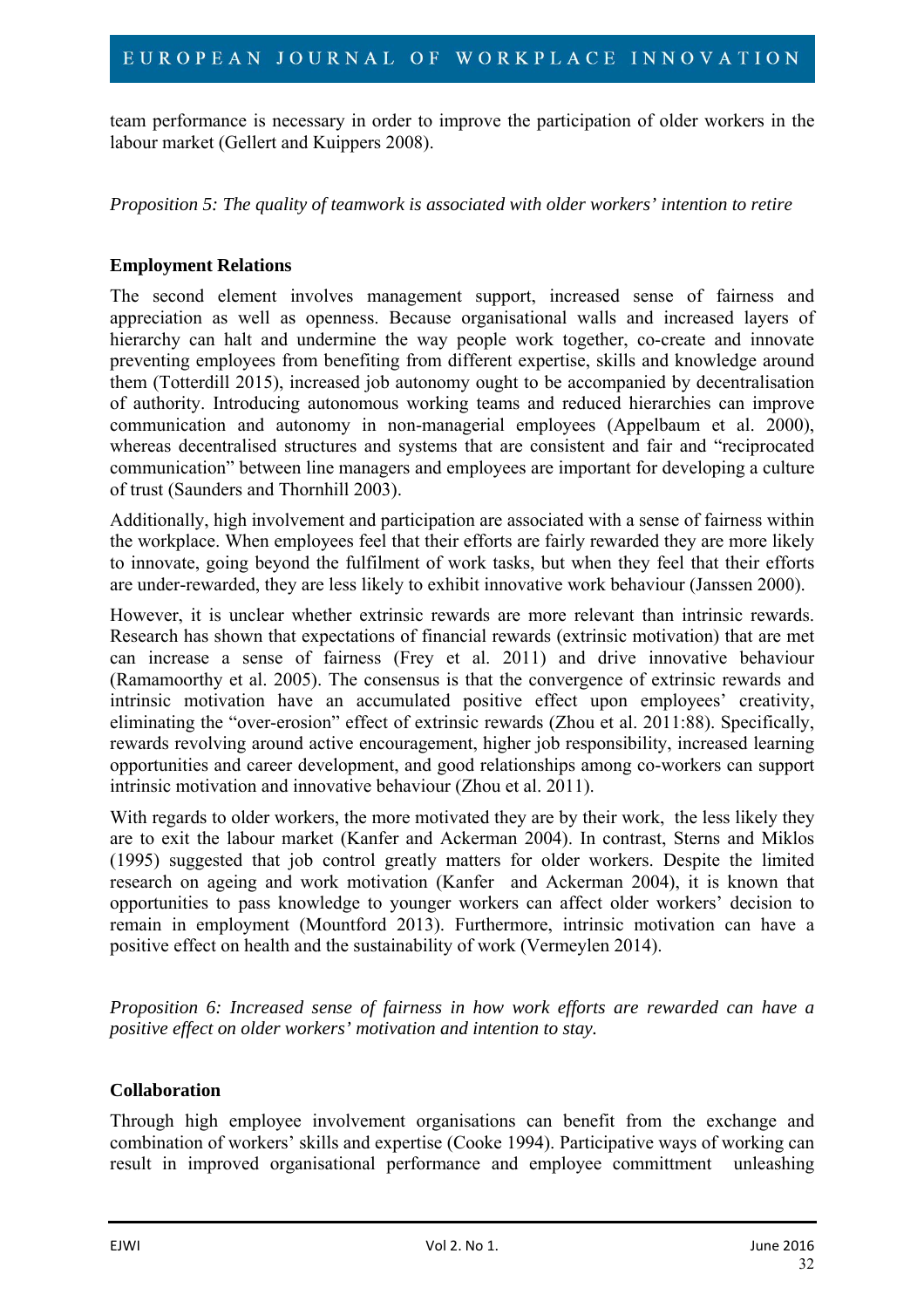opportunities for continuous learning and reflection (Totterdill 2015). This is the founding idea behind the concept of employee-driven innovation where "*employees are systematically and actively contribute to the generation of new ideas which create value when they are implemented"* (Høyrup et al. 2012:7), which underpins working relationships from bottom-up to top-down. This type of learning in the workplace is essential, as inadequate learning opportunities may leave older employees without the necessary up-to-date skills to perform their work and achieve motivation and fulfilment. Of course, the provision of tailored learning opportunities is among the organisational practices linked to older workers' contribution to work (e.g. Patrickson and Hartmann 1995). In summary, training and learning opportunities can create supportive working environments that can contribute to the retention and engagement of older workers (Mountford 2013).

*Proposition 7: The provision of opportunities for learning and reflection can benefit older workers in terms of retention and engagement.* 

#### **Employee Voice**

The first three WI elements could not work in isolation from employee voice or workplace partnership, which is often defined as "a loose label for an approach to union-management cooperation that encompasses a wide range of variants" (Haynes and Allen 20011: 67). Workplace partnership has been defined in terms of a number of activities related to industrial relations, HRM, and work organisation (Totterdill et al. 2009), involving a range of well understood roles that work in partnership to improve employee well-being and organisational performance.

There is evidence that when implemented in isolation, representative participation (or participate in decision making through unions) can affect performance negatively (Guest and Peccei 2001). However, the co-existence of partnership arrangements and participative workplace practices can contribute not only to great levels of trust between employees, unions and employers, but also to enhanced performance (Oxenbridge and Brown 2004; Totterdill et al. 2009).

The opportunity given to employees to have a say either directly or through collective partnerships is conceptualised by many authors as employee voice (Boxall and Purcell 2011; Freeman et al. 2007). In the HRM literature, voice is considered to be a key element for organisational commitment and employee engagement (Wilkinson and Fay 2011). Essentially, allowing all employees to have a say in organisational decisions can increase their commitment (Boxall and Purcell 2003) and lead to the creation of an open employment relations climate. Effective workplace partnership, however, goes beyond industrial relations and can be used as a platform in order to make a meaningful difference (Totterdill 2015). A supportive work environment and collaborative culture that encourages employee participation, can support employee performance and in turn lead to improved organisational performance Ichniowski et al. 1996).

Workplace partnership and having a collective voice is even more important for older workers, and is more likely that older workers are union members (Visser 2002). A range of motives can justify the use of collective rather than individual voice (Wilkinson and Fay 2011). Employee voice may have democratic roots but also the organisation's management may be interested in promoting it if there is an expectation of a reward. Union representatives play a significant role in this, establishing new roles and processes through greater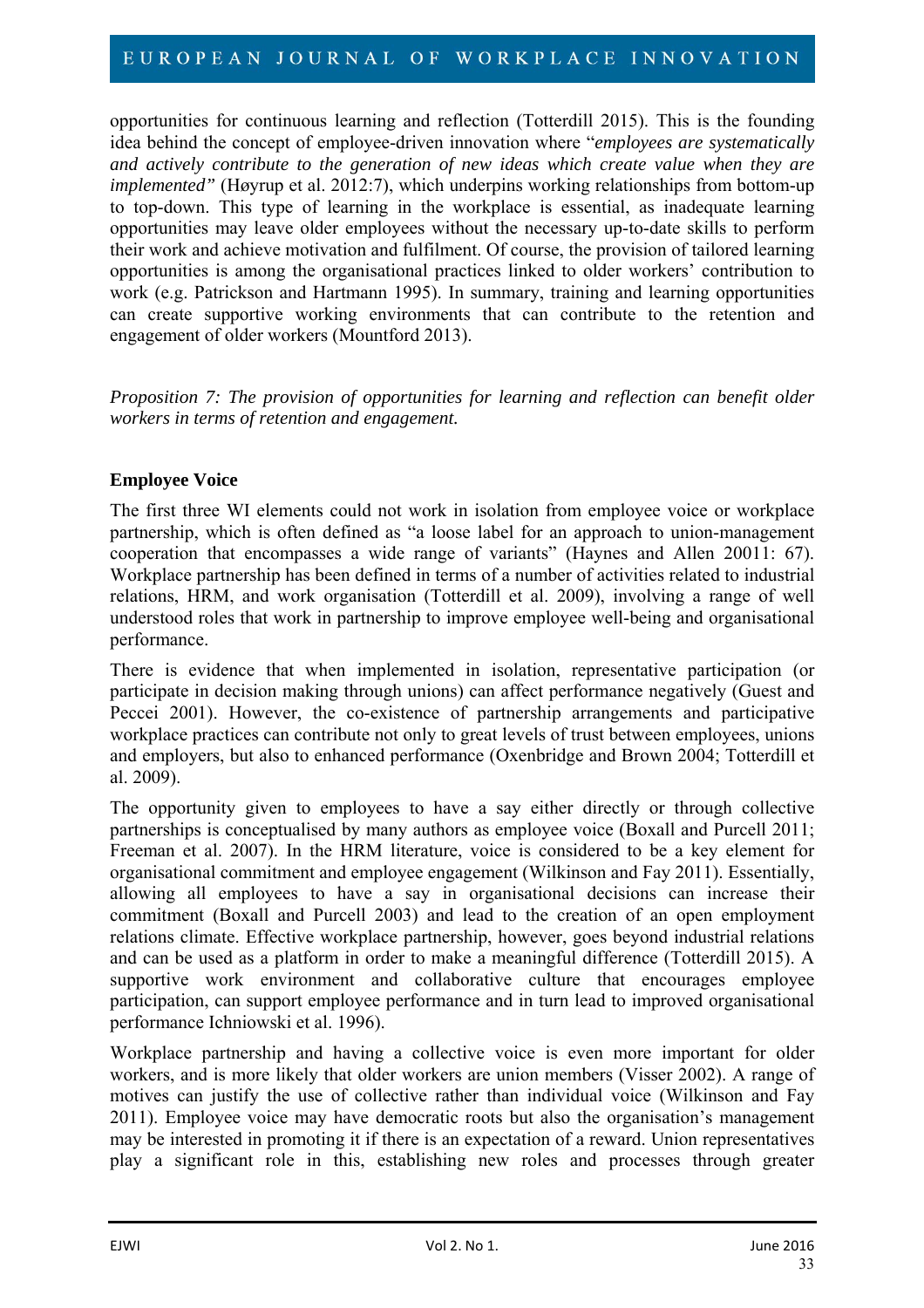involvement (Bacon and Storey 2000). There are notable examples of business organisations that managed to create breakthrough improvements in performance by strengthening their employee-employer partnership (Totterdill 2015). Workplace partnership offers a huge potential for employees to be actively involved in a range of issues within the workplace, from job design and teamwork to change initiatives within the organisation, in this way acquiring "ownership" of the process as well as generating win-win outcomes for both employees (e.g., higher work engagement) and organisations (e.g., sustainable performance) (Totterdill et al. 2002). It is inferred that the workplace partnership can generate great benefits for older workers as well.

*Proposition 8: Workplace partnership can positively contribute to the health, well-being, engagement and retention of older workers.* 

#### **Implications for Practice and Future Research**

There is no sound evidence on whether WI practices can affect older workers in terms of retention and engagement, so research on this is timely and needed for practical reasons. WI practices can greatly benefit older workers and organisations in many ways and therefore research to demonstrate expected positive associations between WI practices and older workers' retention in the labour market post-retirement age would offer opportunities to develop practices to impact on retirement decisions and supporting work engagement, performance and health and well-being. In the longer term such changes would benefit the whole workforce and ultimately prevent older workers from exiting early the labour market allowing the organisations to benefit from accumulated knowledge and experience of older workers.

#### **Conclusions**

The engagement and retention of older workers is an increasingly important issue in an era of an ageing workforce worldwide. It is important to take a comprehensive approach to the workplace practices that can support older workers' health and well-being. We have suggested that workplace innovation practices can achieve this by focusing on the conditions and foundations for the improvement of quality of working life and organisational performance in tandem (Pot et al. 2012), they can help to develop inherently healthy workplaces and are therefore relevant for workers regardless of their age. In this way, they can also address the dual demographic and economic challenges in a turbulent Europe. By summarising the available evidence into a number of propositions, we hope that this paper will guide future research and practice, with the aim to support the health, engagement and performance, and labour retention of older workers.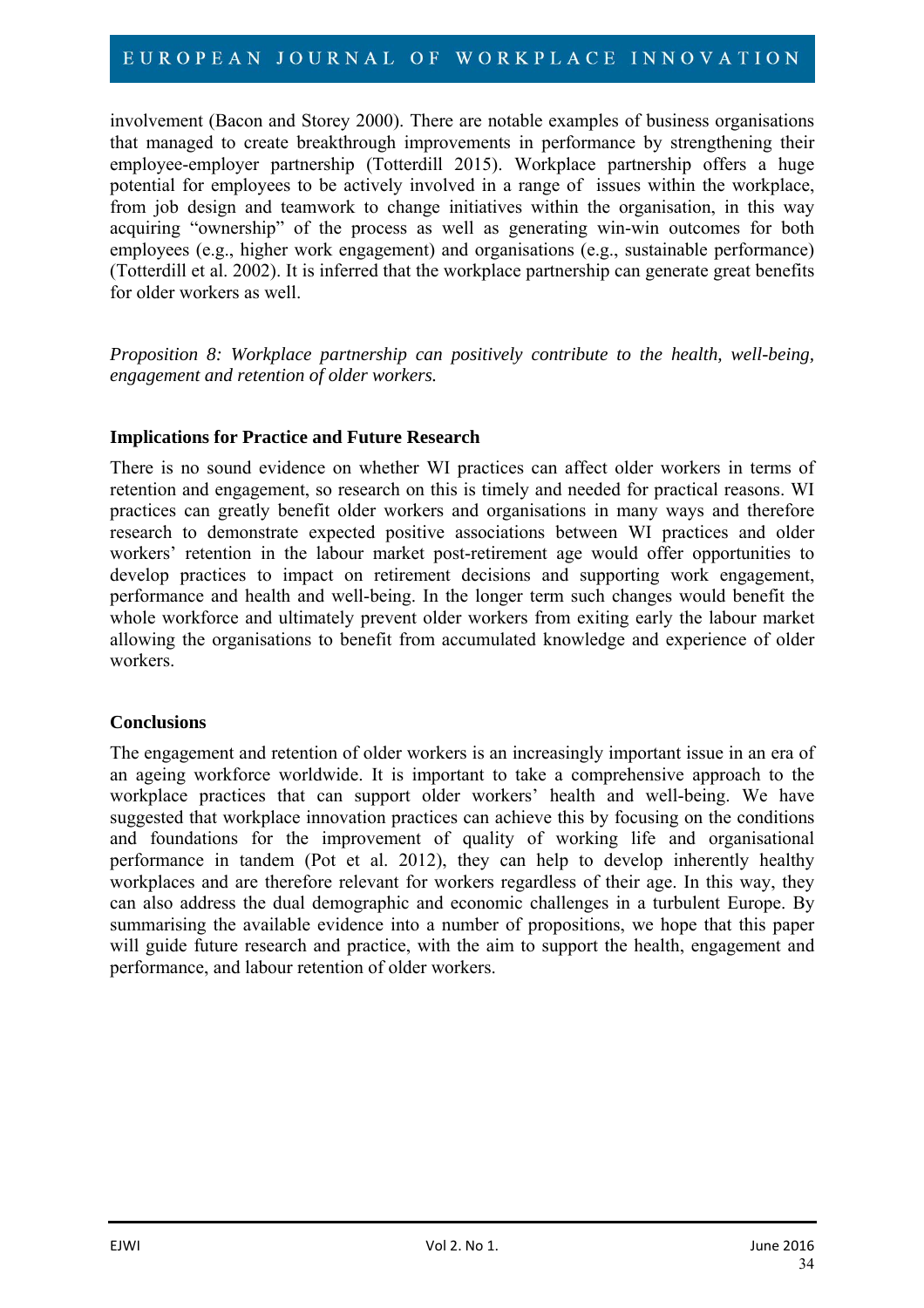#### **Acknowledgements:**

This work is supported by the European Union Programme for Employment and Social Solidarity - PROGRESS (2007-2013) (grant number VP/2012/007/0503 WORKAGE on which the second author is the Principal Investigator). This programme is implemented by the European Commission. It was established to financially support the implementation of the objectives of the European Union in the employment, social affairs and equal opportunities area, and thereby contribute to the achievement of the Europe 2020 Strategy goals in these fields. The seven-year Programme targets all stakeholders who can help shape the development of appropriate and effective employment and social legislation and policies, across the EU-27, EFTA-EEA and EU candidate and pre-candidate countries. For more information see: http://ec.europa.eu/progress.

We would also like to thank Rosemary Exton for her insights into Workplace Innovation practices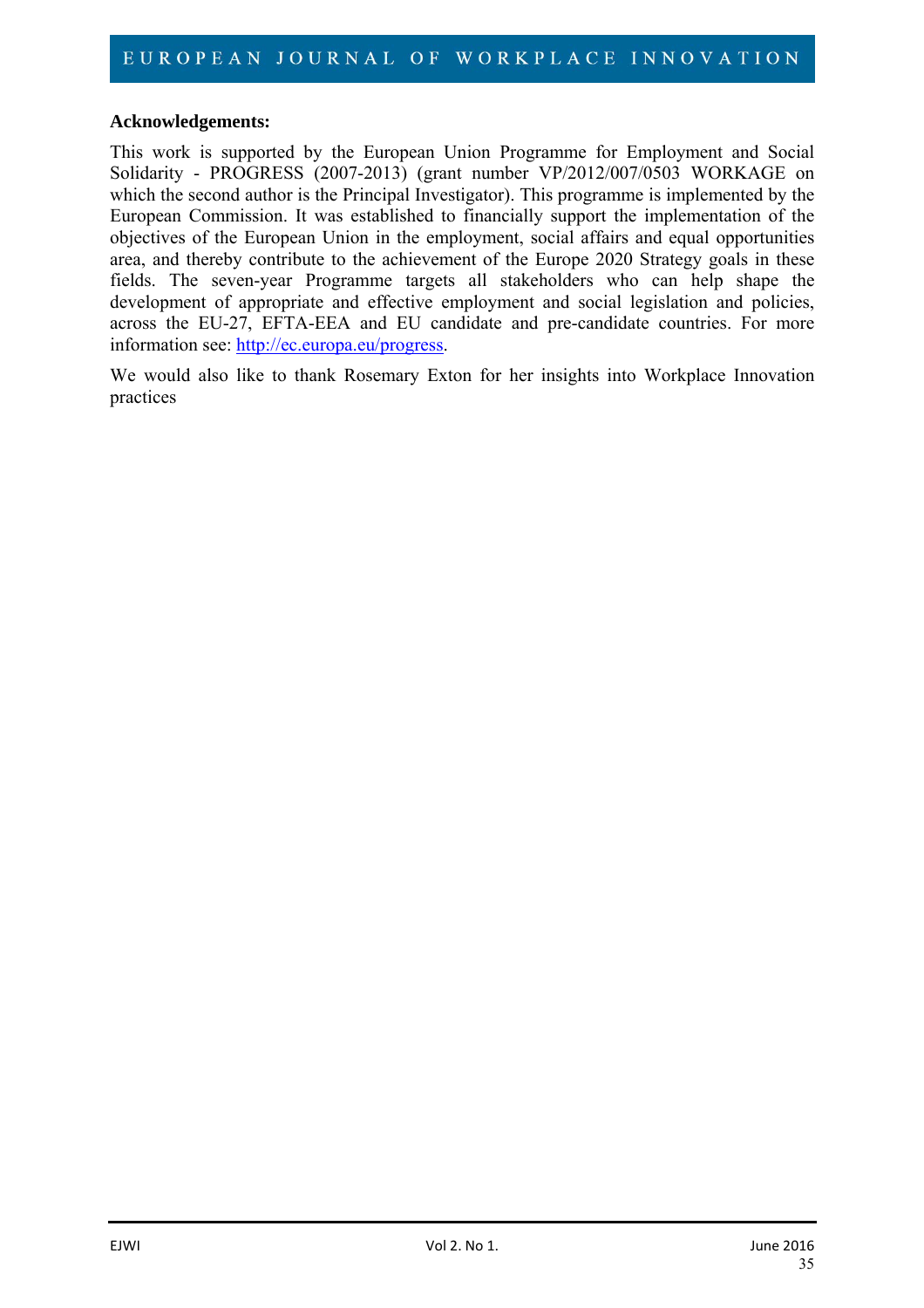#### **References**

Acas, 2011. The Employment Relations Challenges of an Ageing Workforce. *Acas*. Available at:http://www.acas.org.uk/media/pdf/e/p/The\_Employment\_Relations\_Challenges\_of\_an\_Ag eing\_Workforce.pdf [Last accessed 22 February, 2016].

AGE, 2009. How can the European Union lessen the impact of the recession on older workers: an assessment and recommendations from AGE, Available at: http://www.ageplatform.eu/images/stories/EN/Employement3-EN.pdf [Last accessed 22 February, 2016].

AGE Platform Europe, 2012. *Older people also suffer because of the crisis*, Avalable at: http://www.age-platform.eu/images/stories/EN/olderpeoplealsosufferbcofthecrisis-en.pdf [Last accessed 22 February, 2016].

Appelbaum, E., Bailey, T., Berg, P., & Kalleberge, A., L., 2000. *Manufacturing Advantage: Why High-performance Work Systems Pay Off*, Cornell University Press.

Armstrong-Stassen, M., 2008. Organisational practices and the post-retirement employment experience of older workers. *Human Resource Management Journal*, 18(1), pp.36–53.

Armstrong-Stassen, M. & Schlosser, F., 2011. Perceived organizational membership and the retention of older workers. *Journal of Organizational Behavior*, 32(2), pp.319–344.

Armstrong-Stassen, M. & Ursel, N.D., 2009. Perceived organizational support, career satisfaction, and the retention of older workers. *Journal of Occupational and Organizational Psychology*, 82(1), pp.201–220.

Atkinson, C. & Sandiford, P., 2016. An exploration of older worker flexible working arrangements in smaller firms. *Human Resource Management Journal*, 26(1) pp.12–28.

Bacon, N. & Storey, J., 2000. New Employee Relations Strategies in Britain: Towards Individualism or Partnership? *British Journal of Industrial Relations*, 38(3), pp.407–427.

Baltes, B. B., & Dickson, M. J., 2001. Using Life-Span Models in Industrial-Organizational Psychology: The Theory of Selective Optimization with Compensation. *Applied Developmental Science,* 5(1)*,* pp 51-62

Boehm, S.A., Kunze, F. & Bruch, H., 2014. Spotlight on Age-Diversity Climate: The Impact of Age-Inclusive HR Practices on Firm-Level Outcomes. *Personnel Psychology*, 67, pp.667– 704.

Bonnet-Belfais, M., Cholat, J., Bouchard, D., & Goulfier, C, 2014. How to integrate the aging of employees into occupational health policies: The approach of a French company. *Work-A Journal of Prevention Assessment & Rehabilitation*, 49(2), pp.205–214.

Boselie, J.P., Dietz, G. & Boon, C., 2005. Commonalities and contradictions in research on human resource management and performance. *Human Resource Management Journal*, 15(3), pp.67–94..

Boxall, P. & Purcell, J., 2011. *Strategy and Human Resource Management* 3rd ed., Palgrave Macmillan.

Boxall, P. & Purcell, J., 2003. *Strategy and Human Resource Management*, Palgrave Macmillan.

Christensen, K. & Catsouphes, M.P., 2005. Accommodating older workers' needs for flexible work options. *Ivey Business Journal*, 69(6), pp.1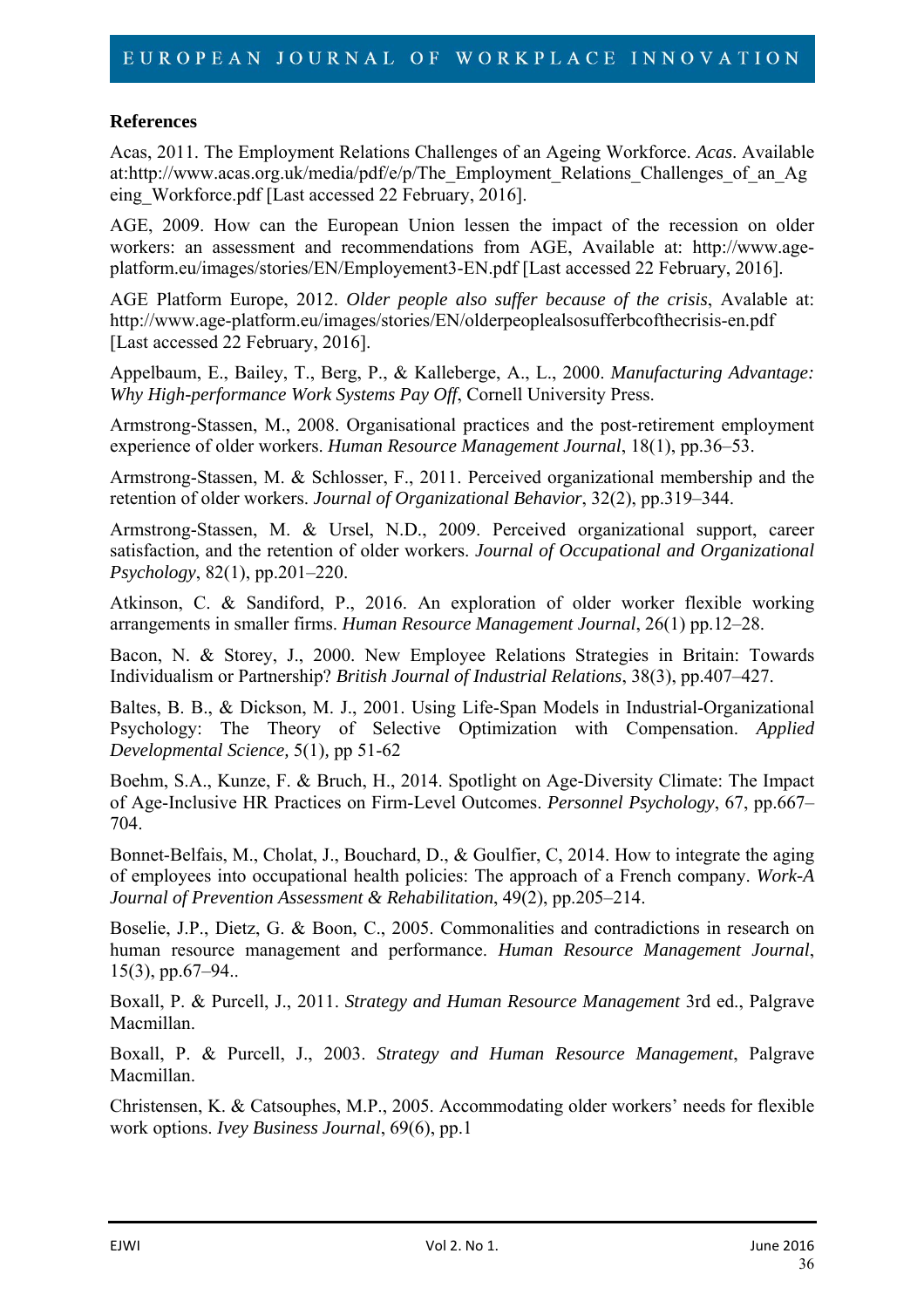Claes, R. & Heymans, M., 2008. HR professionals' views on work motivation and retention of older workers: a focus group study. *Career Development International*, 13(2), pp.95–111.

Cohen, S.G. & Ledford, G.E., 1994. The Effectiveness of Self-Managing Teams: A Quasi-Experiment. *Human Relations*, 47(1), pp.13–43.

Cooke, W.N., 1994. Employee Participation Programs, Group-Based Incentives, and Company Performance: A Union-Nonunion Comparison. *ILR Review*, 47(4), pp.594–609.

De Lange, AH, Taris, TW, Jansen, PGW, Smulders, P, Houtman, ILD & Kompier, MAJ 2006, Age as a factor in the relation between work and mental health: results from the longitudinal TAS survey in J Houdmont & S McIntyre (Eds), *Occupational Health Psychology: European Perspectives on Research, Education and Practice Vol.1.* ISMAI Publications, Maia, pp. 21-45.

Dorenbosch, L., Engen, M.L. Van & Verhagen, M., 2005. On-the-job Innovation: The Impact of Job Design and Human Resource Management through Production Ownership. *Creativity and Innovation Management*, 14(2), pp.129–141.

Eeckelaert, L., Dhondt, S., Oeij, P., Pot, F., Nicolescu, I. G, Trifu, A., & Webster, J., 2012. Review of workplace innovation and its relation with occupational safety and health,*European Agency for Safety and Health*, pp.1-77

Egan, M., Bambra, C., Thomas, S., Petticrew, M., Whitehead, M., & Thomson, H. 2007. The psychosocial and health effects of workplace reorganisation. 1 A systematic review of organisational-level interventions that aim to increase employee control. *Journal of epidemiology and community health*, 61(11), pp.945–54.

Eurofound, 2012. Employment trends and policies for older workers in the recession. Available at: http://www.eurofound.europa.eu/publications/report/2012/labour-market-socialpolicies/employment-trends-and-policies-for-older-workers-in-the-recession [Last accessed 22 February, 2016]

Eurostat, 2015. Mortality and life exectancy statistics*.* Available at: http://ec.europa.eu/eurostat/statistics

explained/index.php/Mortality and life expectancy statistics [Last accessed 22 February, 2016].

Finkelstein, M. L.,Truxillo, M.L.,Fraccaroli, F. & Kanfer, R. (Eds), 2015. *Facing the challenges of a Multi-Age Workforce: A Use-Inspired Approach.* NY, Routledge

Freeman, R., Boxall, P. & Haynes, P., 2007. *What Workers Say: Employee Voice in the Anglo-American Workplace*, Ithaca, NY: Cornell University Press.

Frey, K., Lüthje, C. & Haag, S., 2011. Whom Should Firms Attract to Open Innovation Platforms? The Role of Knowledge Diversity and Motivation. *Long Range Planning*, 44(5-6), pp.397–420.

Gellert, F. & Kuippers, B., 2008. Short- and long-term consequences of age in work teams. *Career Development International*, 13(2), pp.132–149.

Guest, D.E., 2011. Human resource management and performance: Still searching for some answers. *Human Resource Management Journal*, 21(1), pp.3–13.

Guest, D.E. & Peccei, R., 2001. Partnership at Work: Mutuality and the Balance of Advantage. *British Journal of Industrial Relations*, 39(2), pp.207–236.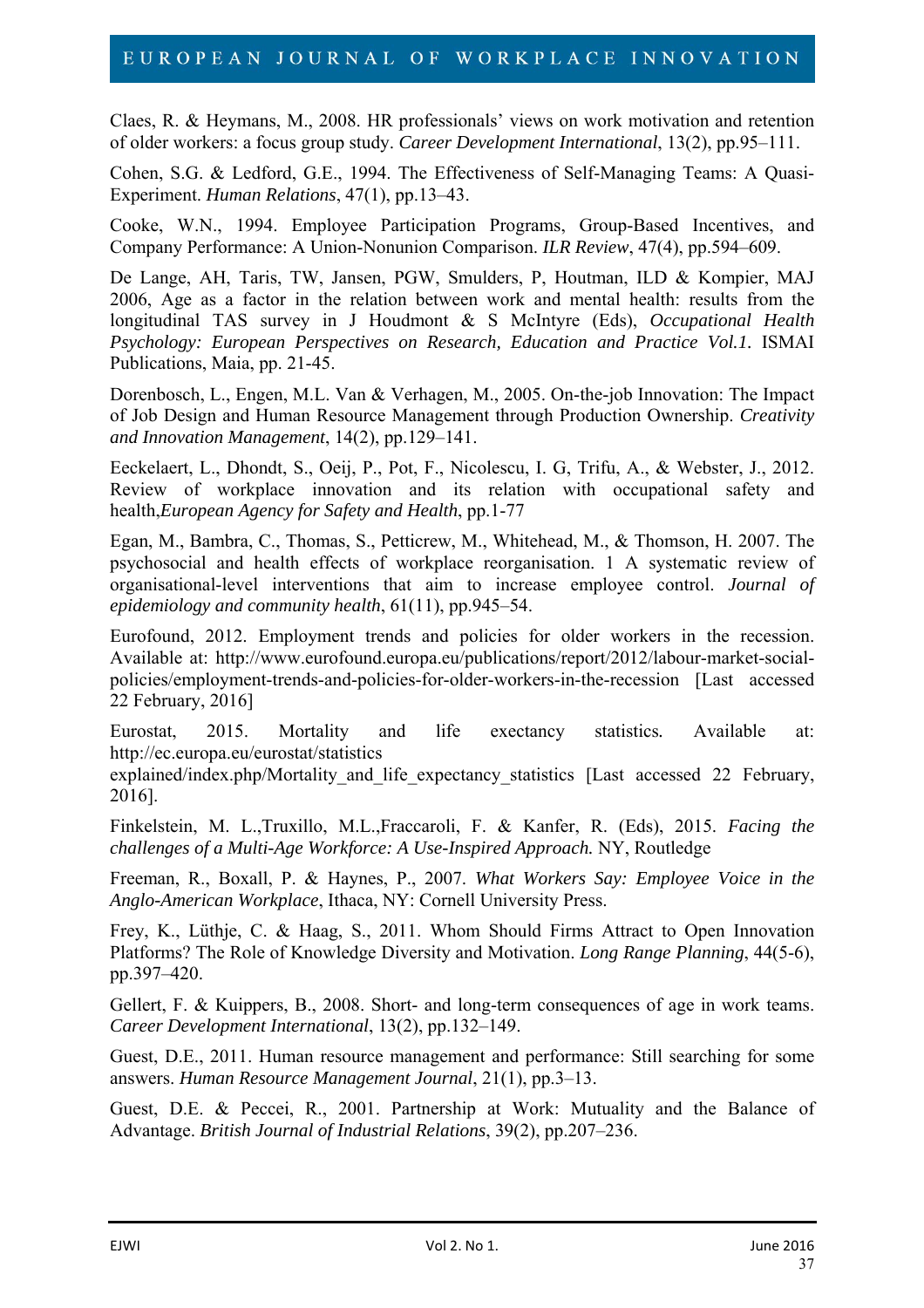Häusser, J. A., Mojzisch, A., Niesel, M., & Schulz-Hardt, S., 2010. Ten years on: A review of recent research on the Job Demand-Control (-Support) model and psychological well-being. *Work & Stress*, 24(1), pp.1–35.

Haynes, P. & Allen, M., 2001. Partnership as union strategy: a preliminary evaluation. *Employee Relations*, 23(2), pp.164–193.

Heckhausen, J.,Wrosch, C., & Schultz, R., 2010. A motivational theory of life-span development. *Psychological Review*,117(1), pp 32-60

Høyrup, S., Bonafous-Boucher, M., Hasse, C., Lotj, M., & Møler, K. (Eds) (2012). *Employee-Driven Innovation: A New Approach*. Palgrave Macmillan.

Ichniowski, C., Kochan, T. A., Levine, D., Olson, C., & Strauss, G., 1996. What Works at Work: Overview and Assessment. *Industrial Relations*, 35(3), pp.299–333.

Ilmarinen, J., 2001. Aging Workers. *Occupational and Environmental Medicine*, 58(8), pp.546–546.

Janssen, O., 2000. Job demands , perceptions of effort– reward fairness and innovative work behaviour. *Journal of Occupational and Organizational Psychology*, 73, pp.287–302.

Joyce, K., Pabayo, R., Critchley, JA & Bambra, C. (2010). Flexible working conditions and their effects on employee health and wellbeing. *Cochrane Database of Systematic Reviews*   $(2).$ 

Junior, L. & Novaski, O., 2011. *S*emi-Autonomous Work Team Implementation in Manufacturing Cells Using a Simplified Project Management. Available at: http://www.omicsonline.com/open-access/semiautonomous-work-team-implementation-inmanufacturing-cells-using-a-simplified-project-management-2151-6219-2-027.pdf [Last] accessed 23 February, 2016].

Kalousova, L. & Mendes de Leon, C., 2015. Increase in frailty of older workers and retirees predicted by negative psychosocial working conditions on the job. *Social Science & Medicine*, 124, pp.275–283.

Kanfer, R. & Ackerman, P.L., 2004. Aging, adult development, and work motivation. *Academy of Management Review*, 29(3), pp.440–458.

Karanika-Murray, M., & Michaelides, G., 2013, July. *The workplace makes a difference: Principles of Workplace design for employee well-being* (V2.0). Nottingham.

Karanika-Murray, M., Hardy, C., Michaelides, G., Wardle, M., 2011. *The workplace makes a difference: Developing healthy work environments for employee well-being. Guidance for Employers* (v1.0). Nottingham.

Maria Karanika-Murray and Peter R. A. Oeij, 'The role of work and organizational psychology for workplace innovation: Fortifying practice' In: 'European Work and Organisational Psychology In Practice', special issue on 'Workplace Innovation' (2017)

Karasek, R. A., 2004. An analysis of 19 international case studies of stress prevention through work reorganization using the Demand/Control model. *Bulletin of Science, Technology & Society*, 24(5), pp.446–456.

Karasek, R. & Theorell, T., 1990. *Healthy work: stress, productivity, and the reconstruction of working life*, Basic Books.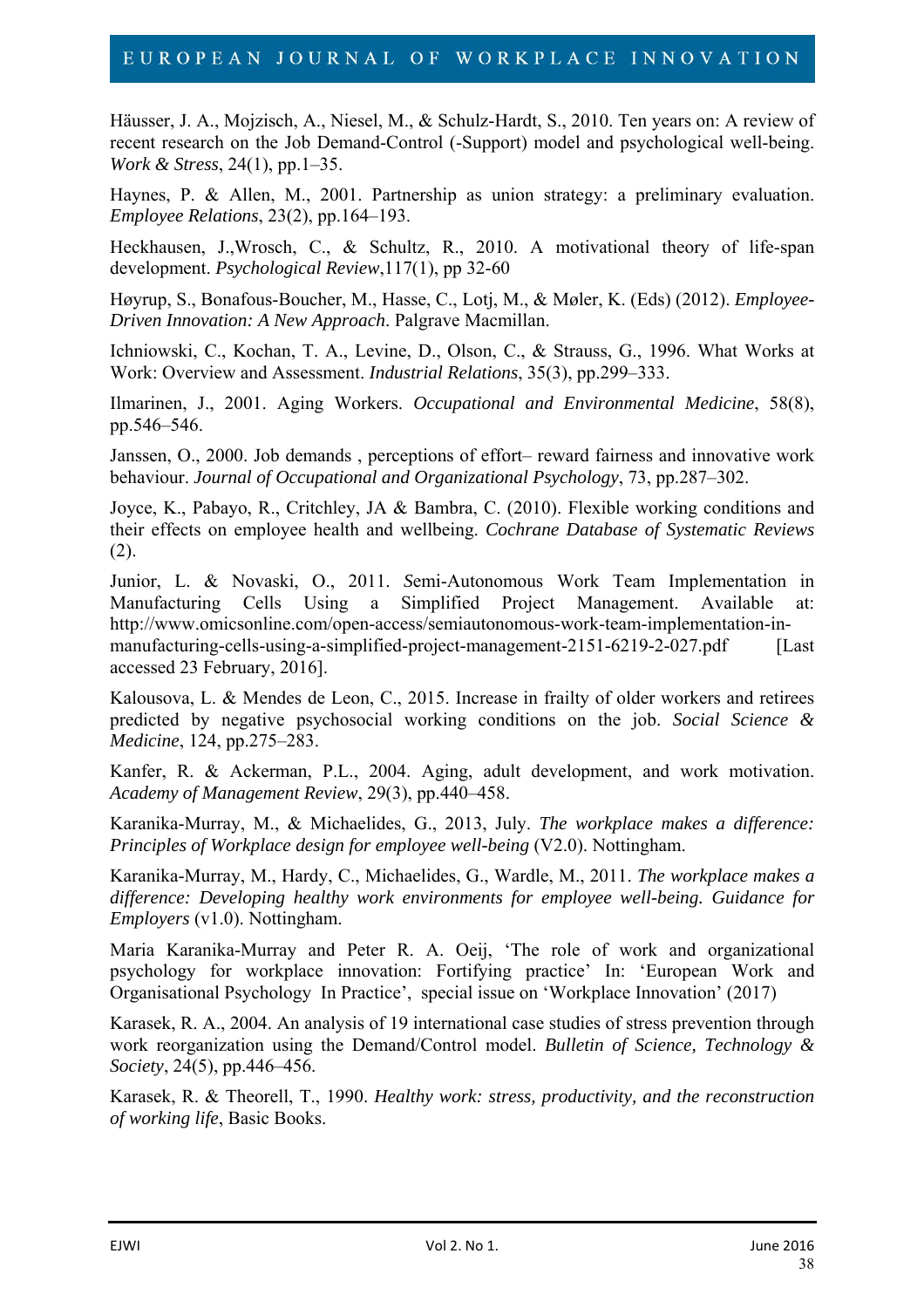Kesselring, A., Blasy, C., & Scopella, A., 2014. *Workplace innovation: Concepts and indicators.* Brussels: European Commission, DG Enterprise and Industry.

Kirkman, B.L. & Rosen, B., 1999. Beyond self-management: Antecedents and consequences of team emplowerment. *Academy of Management Journal*, 42(1), pp.58–74.

Kooij, D., Guest, D. E., Clinton, M., Knight, T., Jansen, P. G. W., & Dikkers, J. S. E., 2013. How the impact of HR practices on employee well-being and performance changes with age. *Human Resource Management Journal*, *23*(1), pp.18–35.

Kooij, D., Jansen, P., Dikkers, J., & De Lange, A., 2009. Retaining Older Workers: Using a Case Study Approach to Formulate Propositions on the Role of HR Bundles, *Academy of Management Annual Meeting Proceedings,*1*,* pp. 1-6

Kooij, D., Jansen, P. G. W., Dikkers, J. S. E., & De Lange, A., 2010. The influence of age on the associations between HR practices and both affective commitment and job satisfaction : A meta-analysis. *Journal of Organisational Behaviour,* 31(8)*,* pp.1111–1136.

Kooij, D., De Lange, A., Jansen, P., & Dikkers, J., 2008. Older workers' motivation to continue to work: five meanings of age: A conceptual review. *Journal of Managerial Psychology*, 23(4)*,* pp.364-394

Kooij, D. & Van De Voorde, K., 2011. How changes in subjective general health predict future time perspective, and development and generativity motives over the lifespan. *Journal of Occupational and Organizational Psychology*, 84(2), pp.228–247.

Kooij, D., De Lange, A. H., Jansen, P. G. W., Kanfer, R. and Dikkers, J. S. E., 2011, Age and work-related motives: Results of a meta-analysis. *Journal of Organizational Behaviour,* 32*,* pp.197–225.

Kuipers, B.S. & de Witte, M.C., 2005. Teamwork: a case study on development and performance. *The International Journal of Human Resource Management*, 16(2), pp.185–201.

Kuvaas, B., 2008. An exploration of how the employee-organization relationship affects the linkage between perception of developmental human resource practices and employee outcomes. *Journal of Management Studies*, 45(1), pp.1–25.

Maxwell, G., Rankine, L., Bell, S., & MacVicar, A., 2007. The incidence and impact of flexible working arrangements in smaller businesses. *Employee Relations*, 29(2), pp. 138– 161.

Mountford, H., 2013. I'll take care of you: The use of supportive work practices to retain older workers. *Asia Pacific Journal of Human Resources*, 51(3), pp.272–291.

Oeij, Peter, Dhondt, S., Kraan, K., Vergeer, R., & Pot, F., 2012. Workplace innovation and its relations with organisational performance and employee commitment. *Lifeong learning in Europe*, p.4. Available at: http://www.lline.fi/en/article/policy/oeij/workplace-innovation-andits-relations-with-organisational-performance-and-employee-commitment.[Last accessed 20 November, 2015]

Oeij, P., Žiauberytė-Jakštienė, R, Dhondt, S., Corral, A., Totterdill, P., & Preenen, P., 2015. *Workplace innovation in European companies*. Dublin: European Foundation for the Improvement of Living and Working Conditions.

Oxenbridge, S. & Brown, W., 2004. Achieving a new equilibrium? The stability of cooperative employer-union relationships. *Industrial Relations Journal*, 35(5), pp.388–402.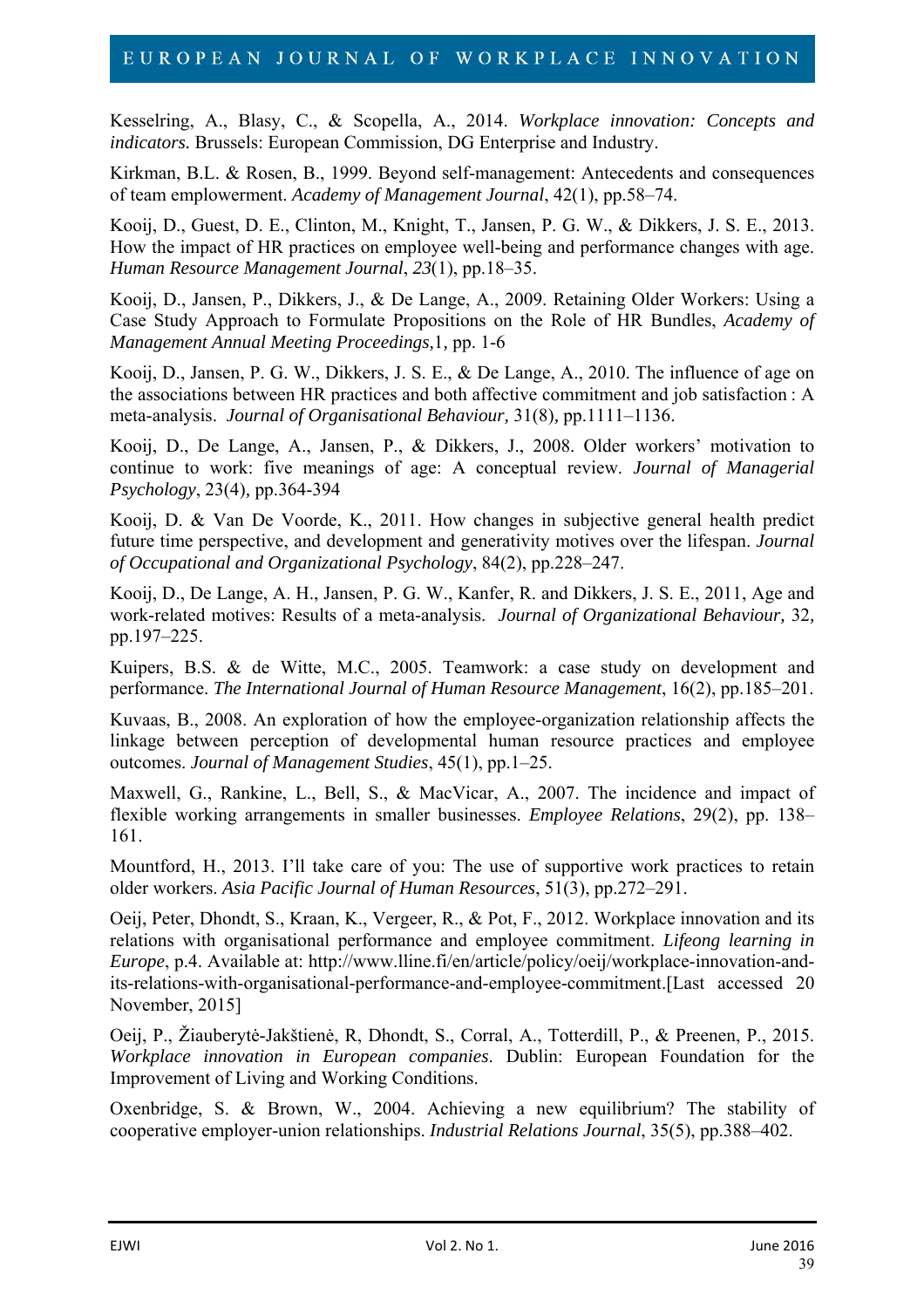Patrickson, M. & Hartmann, L., 1995. Australia's ageing population: implications for human resource management *International Journal of Manpower*, 16(5/6), pp.34–46.

Peeters, M. C., & Van Emmerik, H. (2008). An introduction to the work and well-being of older workers. *Journal of Managerial Psychology*, 23(4), pp. 353–363.

Pollard, N., Latorre, M. & Sriskandarajah, D., 2008. *Floodgates or turnstiles Post-EU enlargement migration flows to (and from) the UK*, Available at: http://www.wsmp.org.uk/documents/wsmp/Migration (general) research and reports/IPPR Floodgates or Turnstiles.pdf [Last accessed 22 February, 2016]

Pot, F., 2011. Workplace innovation for better jobs and performance. *International Journal of Productivity and Performance Management*, 60(4), pp.404–415.

Pot, F., Dhondt, S. & Oeij, P., 2012. *Challenge Social Innovation* H.W. Franz, J. Hochgerner, & J. Howaldt, eds., Berlin, Heidelberg: Springer Berlin Heidelberg.

Ramamoorthy, N., Flood, P. C., Slattery, T., & Sardessai, R., 2005. Determinants of Innovative Work Behaviour: Development and Test of an Integrated Model. *Creativity and Innovation Management*, 14(2), pp.142–150.

Rau, B.L. & Adams, G.A., 2005. Attracting retirees to apply : desired organizational characteristics of bridge employment. *Journal of Organisational Behaviour*, 660(26), pp.649– 660.

Robson, S. M., Hansson, R. O., Abalos, A., & Booth, M., 2006. Successful Aging: Criteria for Aging Well in the Workplace. *Journal of Career Development*, 33(2), pp 156–177

Salthouse, T.A., 2009. When does age-related cognitive decline begin? *Neurobiology of aging*, 30(4), pp.507–14.

Saunders, M.N.K. & Thornhill, A., 2003. Organisational justice, trust and the management of change. *Personnel Review*, 32(3), pp.360–375.

Schütte, S. et al., 2014. Psychosocial working conditions and psychological well-being among employees in 34 European countries. *International archives of occupational and environmental health*, 87(8), pp.897–907.

Shacklock, K., Fulop, L. & Hort, L., 2007. Managing older worker exit and re-entry practices: A `revolving door'? *Asia Pacific Journal of Human Resources*, 45(2), pp.151–167.

Siegrist, J., Wahrendorf, M., Von Dem Knesebeck, O., Jürges, H., & Börsch-Supan, A., 2007. Quality of work, well-being, and intended early retirement of older employees - Baseline results from the SHARE Study. *European Journal of Public Health*, 17(1), pp.62–68.

Sterns, H.L. & Miklos, S.M., 1995. The Aging Worker in a Changing Environment: Organizational and Individual Issues. *Journal of Vocational Behavior*, 47(3), pp.248–268.

Totterdill, P., 2010. *Workplace innovation. Europe 2020's missing dimension. Report of a workshop hosted by DG Employment, Social Affairs and Equal Opportunities-Report of a Workshop hosted by DG Employment, Social Affairs and Equal Opportunities*, Available at: http://www.workinnet.org/dateien/Documentation-WIN-in-Brussels.pdf [Last accessed 23 February, 2016]

Totterdill, P., 2013. Job Design. Available at: http://engageforsuccess.org/wpcontent/uploads/2015/10/What-is-Job-Design-PT1.pdf [Last accessed 22 February, 2016]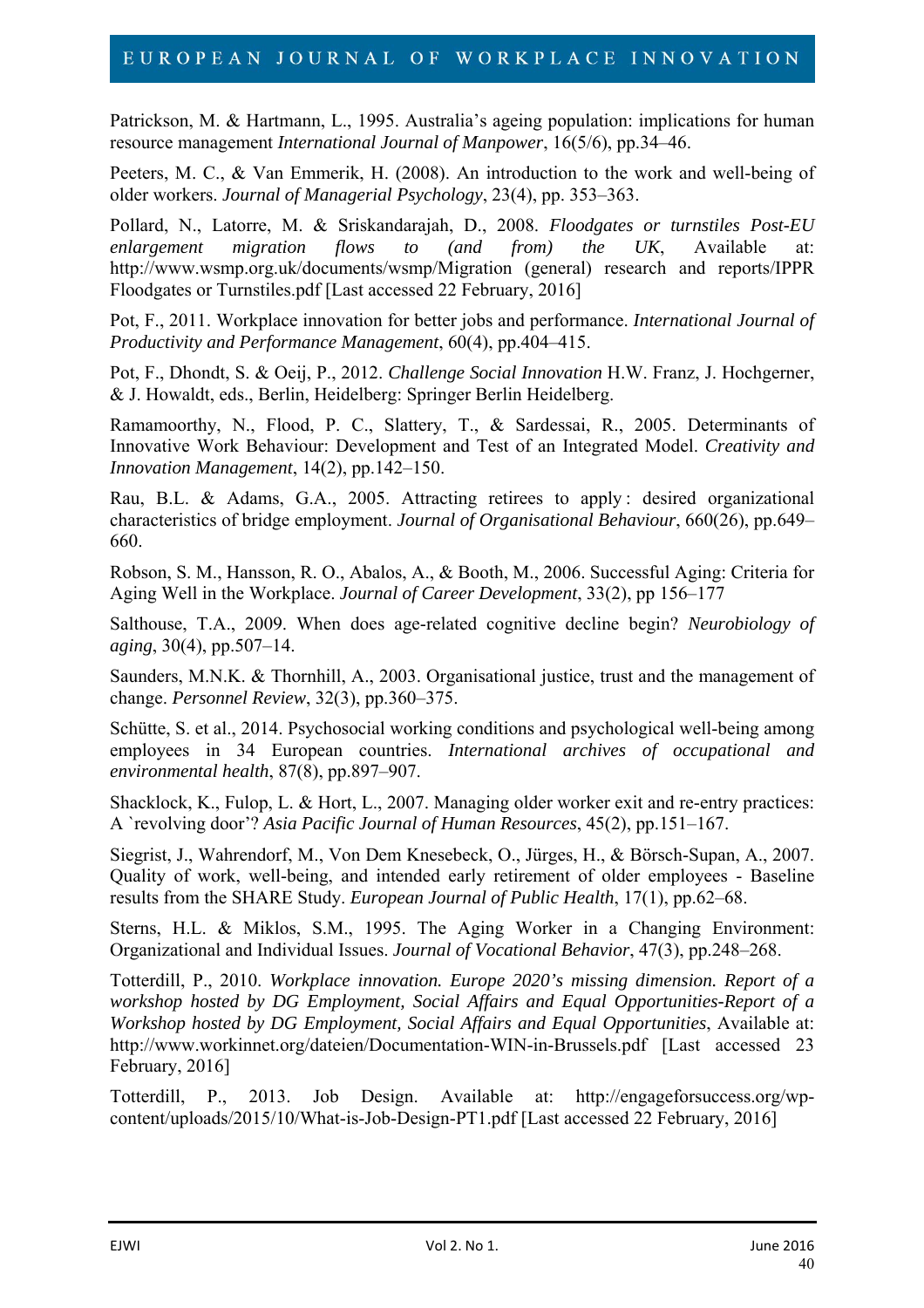Totterdill, P., 2015. Closing the Gap : The Fifth Element and Workplace Innovation. *European Journal of Workplace Innovation*, 1(1), pp.55–74.

Totterdill, P., Dhondt, S. & Milsome, S., 2002. Partners at work? : a report to Europe's policy makers and social partners. *Report of the Hi-Res Project*.

Totterdill, P., Exton, O., Exton, R., & Sherrin, J., 2009. Workplace innovation policies in European countries: A report to Kowin.

Truxillo, D. M., Cadiz, D. M., Rineer, J. R., Zaniboni, S., & Fraccaroli, F., 2012. A lifespan perspective on job design: Fitting the job and the worker to promote job satisfaction, engagement, and performance. *Organizational Psychology Review*, *2*(4), pp 340–360.

van Dalen, H. P., Henkens, K., Henderikse, W., & Schippers, J., 2010. Do European employers support later retirement?. *International Journal of Manpower*, *31*(3), 360-373.

Vermeylen, G., 2014. Sustainable work: Toward better and longer working lives. *Eurofound*.

Visser, J., 2002. Why Fewer Workers Join Unions in Europe : A Social Custom Explanation of MembershipTrends. pp.403–430.

Wilkinson, A. & Fay, C., 2011. Guest editors' note: new times for employee voice? *Human Resource Management*, 50(1), pp.65–74.

Wilson, M. G., Dejoy, D. M., Vandenberg, R. J., Richardson, H. A., & Mcgrath, A. L., 2004. Work characteristics and employee health and well-being: Test of a model of healthy work organization. *Journal of Occupational and Organizational Psychology*, 77(4), pp.565–588.

Winkelmann-Gleed, A., 2010. Demographic change and implications for workforce ageing in Europe - raising awareness and improving practice. *Cuadernos de Relaciones Laborales*,  $27(2)$ , pp.29 – 50.

Wood, S., 1999. Human resource management and performance. *International Journal of Management Reviews*, 1(4), pp.367–413.

Zhou, Y., Zhang, Y. & Montoro-Sánchez, Á., 2011. Utilitarianism or romanticism: the effect of rewards on employees' innovative behaviour. *International Journal of Manpower*, 32(1), pp.81–98.